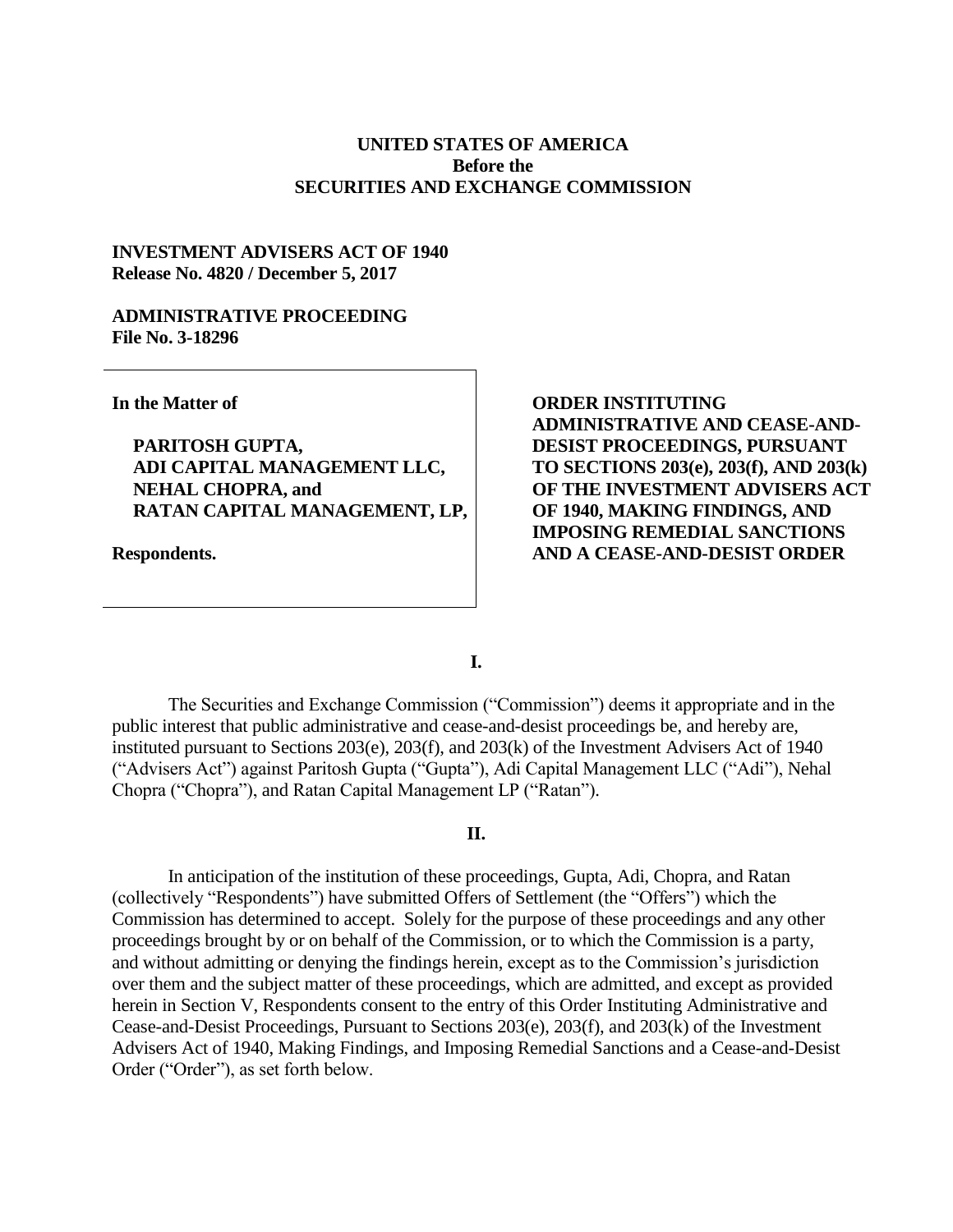On the basis of this Order and Respondents' Offers, the Commission finds that:

# **SUMMARY**

1. This matter arises from Paritosh Gupta's improper sharing of confidential information and advice – obtained from his position as a senior research analyst with a hedge fund adviser ("Adviser A") – with Nehal Chopra, whom Gupta first met in 2006 and subsequently married. Chopra then used that information and advice in operating Ratan Capital Management LP ("Ratan"), a hedge fund adviser that pursued a similar strategy and competed with Gupta's employer, Adviser A. Unbeknownst to Adviser A and its investors, Gupta also performed certain roles in the operations of Ratan, including providing investment recommendations and advice to Chopra and Ratan. By sharing Adviser A's confidential information developed and paid for by its clients with Chopra, Gupta caused violations of Section 206(2) of the Advisers Act.

2. Ratan and Chopra failed to disclose to Ratan's investors and prospective investors the significant role that Gupta played in Ratan's investment process and operations. Their failure to disclose such information rendered statements made in Ratan investor letters, due diligence questionnaires, Form ADVs, and other communications misleading. By virtue of this conduct, Ratan and Chopra violated Sections 206(4) and 207 of the Advisers Act and Rule 206(4)-8 thereunder. Gupta was a cause of Ratan's and Chopra's violations of Section 206(4) and Rule 206(4)-8.

3. In January 2014, after leaving Adviser A, Gupta launched Adi Capital Management LLC ("Adi"), a hedge fund investment adviser that pursued a similar strategy to and competed with Ratan and Adviser A. From February 2014 until September 2014, Adi's Form ADV Part 2A brochure inaccurately stated that Gupta and Chopra did not share confidential investment-related information regarding their funds' current or potential investments, in violation of Section 207 of the Advisers Act.

# **RESPONDENTS**

4. **Nehal Chopra,** age 37, and a resident of New York, New York, is the founder, owner and portfolio manager of Ratan. She is married to Gupta.

5. **Paritosh Gupta,** age 37, and a resident of New York, New York, was a research analyst at Adviser A from March 2005 until March 2013, and continued to serve as a research analyst for Adviser A through June 2013. Gupta is currently the founder and managing member of Adi. He is married to Chopra.

6. **Ratan Capital Management, LP**, a Delaware limited partnership with its principal place of business in New York, New York, is an investment adviser to four private funds. It commenced operations in approximately March 2009, became an exempt reporting adviser with the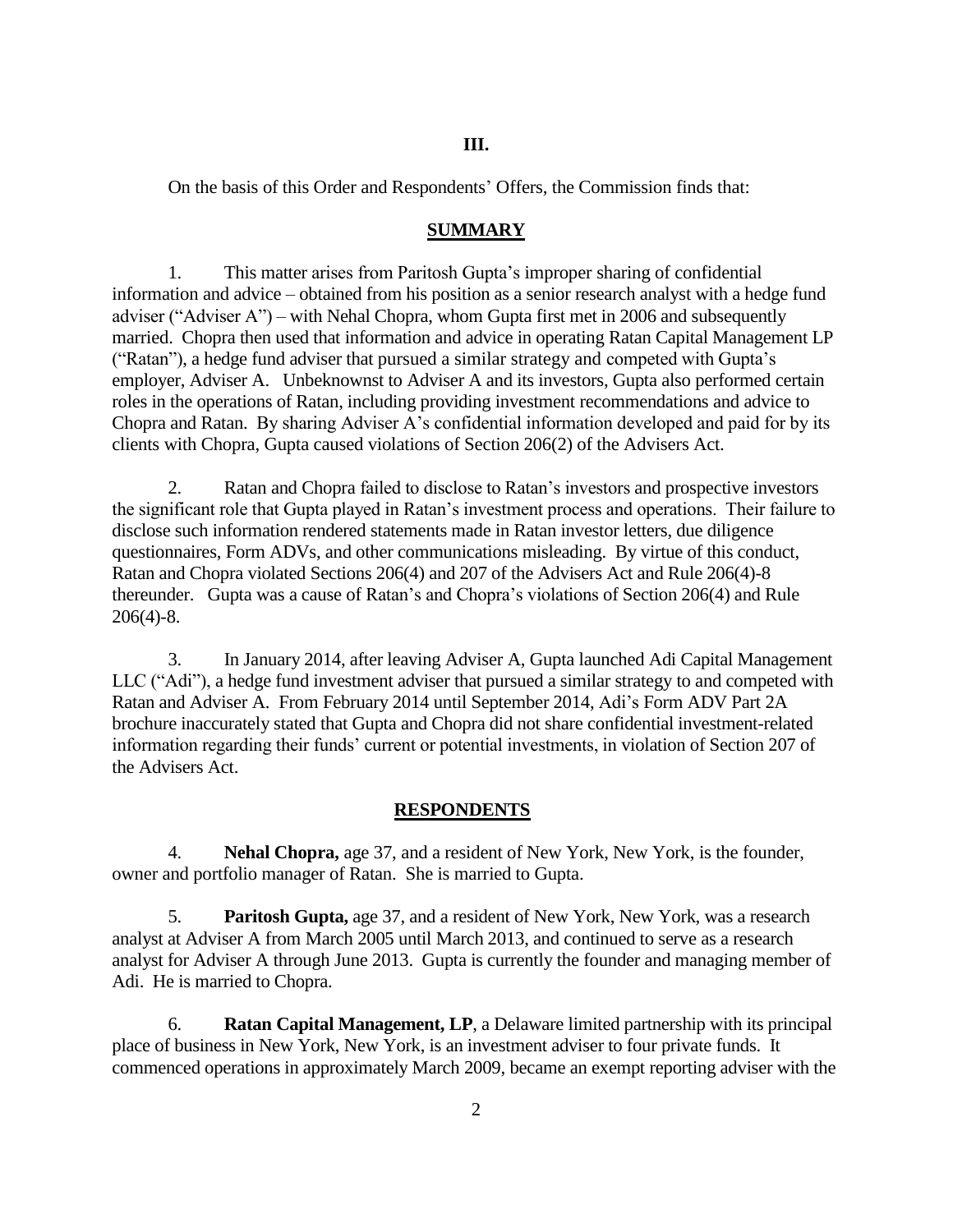Commission in 2012, and registered with the Commission as an investment adviser in July 2013 (SEC 801-78311). As of March 2017, Ratan reported regulatory assets under management of approximately \$375 million.

7. **Adi Capital Management LLC,** a Delaware limited liability company with its principal place of business in New York, New York, is an investment adviser to five private funds. It commenced operations in January 2014 and registered with the Commission as an investment adviser in March 2014 (SEC 801-79287). As of March 2017, Adi reported regulatory assets under management of approximately \$368 million.

### **OTHER RELEVANT ENTITY**

8. **Adviser A**, a Delaware corporation with its principal place of business in New York, New York, is a registered investment adviser to several private funds. As of March 2017, Adviser A reported regulatory assets under management of approximately \$4.5 billion.

# **FACTS**

### **A. Background**

9. Adviser A advises and manages private funds that employ event-driven long/short strategies focused on management change. Gupta became an analyst at Adviser A in approximately March 2005, and rose to become a senior and highly compensated research analyst.

10. In 2006, a principal at Adviser A introduced Gupta to Chopra. Gupta and Chopra began dating shortly thereafter and married in November 2011.

11. In 2008, Chopra began to set up Ratan and its funds, which were launched in May 2009 and employed event-driven long/short strategies.

### **B. Gupta Advised Chopra on Ratan's Operations and Investment Strategy**

12. Gupta provided advice and support to Chopra as she launched Ratan, including advice on investing and how to build her network in the investment community. As early as August 2008, Gupta helped Chopra draft a presentation to obtain seed capital that delineated the proposed Ratan fund's investment philosophy, investment strategy, and investment process. In March 2009, Gupta emailed Chopra an offering memorandum of one of Adviser A's funds that described its investment strategy. The private placement memorandum for Ratan's first fund, dated April 2009, described a strategy virtually identical to the strategy of Adviser A's funds.

13. After Ratan launched, Gupta frequently helped draft and edit certain of Ratan's communications to investors or prospective investors, including quarterly investor letters, individualized emails, marketing presentations, Ratan "one pager" informational sheets, and due diligence questionnaires. These communications solicited investments in Ratan and described, among other things, Ratan's investment strategy, key personnel, portfolio composition,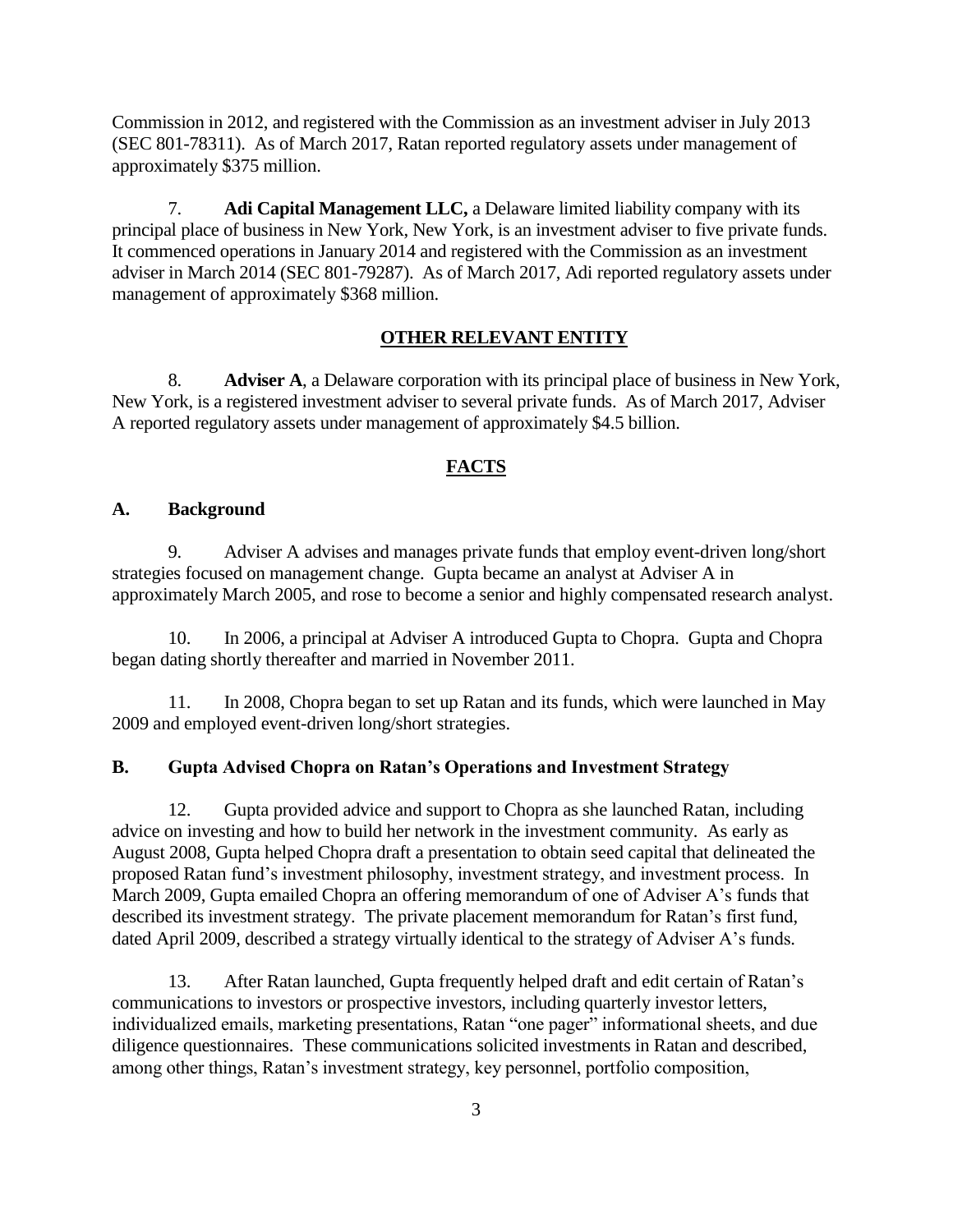performance statistics, and investment ideas. Gupta also drafted and edited certain of Ratan's communications seeking allocations of initial public offerings on behalf of Ratan, including an offering for which Adviser A was also seeking an allocation (which Gupta knew).

14. Gupta also played a significant role helping Chopra staff Ratan. Unbeknownst to Adviser A, he drafted or edited job descriptions, reviewed resumes, identified candidates to interview, interviewed candidates, and conducted reference checks. He conducted interviews of some candidates for Ratan in Adviser A's offices. In some instances, Gupta also provided Chopra guidance and feedback on certain Ratan employees' compensation and other personnel matters.

# **C. Gupta Shared Adviser A's Confidential Information with Chopra**

15. While employed by Adviser A, Gupta shared with Chopra confidential Adviser A information, such as investment theses, models, notes, recommendations, and analyses. This confidential information was developed by Gupta and his Adviser A colleagues for Adviser A fund clients. Gupta at times emailed Chopra Adviser A's internal trading recommendations, strategies, and analyses developed for Adviser A's clients.

16. Gupta also at times advised Chopra to have Ratan trade in the same securities in which Adviser A either had a position or was actively considering a position, unbeknownst to Adviser A. This advice, delivered at times in emails or Bloomberg chat messages from his Adviser A account, related to both the timing and size of trades. Chopra at times traded in accordance with Gupta's advice. For example, in March 2010, Gupta messaged Chopra asking her how big a position Ratan had in a particular security. When Chopra responded that it constituted 2.3% of Ratan's portfolio, Gupta wrote that it should be bigger and she should call him. That day, Ratan purchased additional shares of the security. Adviser A had a position in the same security at that time, and also purchased more shares that day. Similarly, in November 2011, Gupta emailed Chopra, telling her that she should start selling a particular security. That day, Ratan began selling its position in the security. Adviser A traded in the same securities and derivatives of those securities on the same day, reducing its long position in the security. In addition, on at least one occasion, Gupta monitored Ratan's entire portfolio while Chopra was out of the country.

17. Gupta also provided Chopra with direct access to certain of Adviser A's web-based third-party research providers, which provided her access to market intelligence, data and analytics, without Adviser A's knowledge. Likewise, Gupta forwarded to Chopra emails and electronic messages that contained fund-paid third-party research, including investment analyses, models, and news on issuers, such as those issuers' recent stock sales.

18. From 2009 to 2013, Adviser A had certain general written policies concerning confidential information, including in its code of ethics, compliance manual and employee manual. Adviser A provided copies of these policies to its employees, including Gupta. These policies provided, among other things, that Adviser A's employees were prohibited from revealing the firm's confidential information to any person outside of Adviser A who did not need to know such information to carry out duties or services to Adviser A and were not obligated to keep it confidential. The policies explicitly defined confidential information to include certain of the types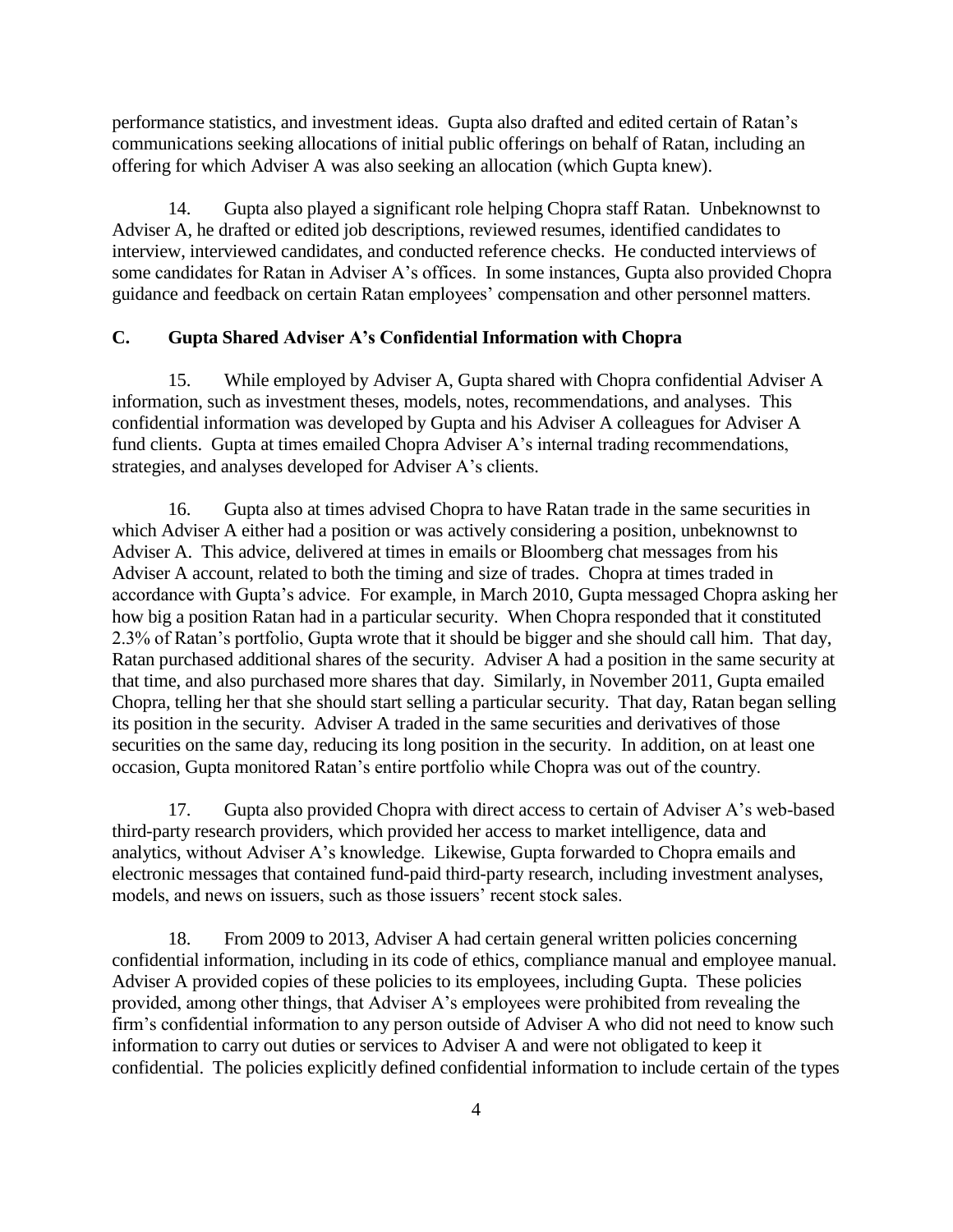of information that Gupta provided to Chopra, such as Adviser A's investment intentions and securities being considered for purchase or sale.

19. Gupta's sharing of Adviser A's investment-related information with Chopra violated Adviser A's policies regarding sharing of the firm's confidential information.

20. Upon learning that Gupta had disclosed confidential information to Chopra, Adviser A monitored Gupta's email for additional inappropriate communications with Chopra and, in early 2011, Adviser A's CCO reminded Gupta not to discuss Adviser A confidential information with Chopra.

21. In mid-April 2011, Adviser A learned that Gupta helped prepare parts of Ratan's most recent quarterly investor letter, which used language similar to the internal draft of an Adviser A investor letter to describe core positions held by both Ratan and Adviser A. Gupta acknowledged editing and proofreading Ratan's letter and, after a meeting with one of Adviser A's principals, signed a document stating that Gupta "may have or may be viewed as having disclosed confidential information" to Chopra, and that he "was asked on prior occasions to make sure to not communicate with [Chopra] in a fashion that would appear to be in violation of [Adviser A]'s confidentiality policy." The document again directed Gupta not to disclose Adviser A's confidential information.

22. After April 2011, Gupta continued emailing the same type of Adviser A confidential information from his Adviser A email account to his personal email account and, from there, to Chopra.

23. Adviser A's policies required employees to conduct business and send business communications only on systems approved by Adviser A, and prohibited employees from using personal e-mail accounts for any business purpose. Gupta's use of his personal email account to forward Adviser A's confidential investment-related information to Chopra was a violation of this policy.

# **D. Ratan's Portfolio Overlapped Significantly With Adviser A's Portfolio**

24. In November 2011, Gupta and Chopra married. Adviser A had in place a personal trading policy that, among other things, prohibited most personal trading, including in individual securities, by its employees and their spouses. In January 2012, Gupta requested, and Adviser A granted, an exemption from that prohibition for trading by Chopra conducted as portfolio manager of Ratan, so long as Chopra agreed to allow a law firm to review Ratan's portfolio and Adviser A's portfolio on a monthly basis, including a comparison of holdings and the trading in those holdings. As an additional condition of that exemption, Gupta represented that, among other things, he had no control over Ratan, no financial interest in Ratan, and no responsibility for the investment decisions made by Ratan. Adviser A also required Gupta to sign, in January 2012, an additional agreement not to disclose Adviser A's confidential information to Chopra.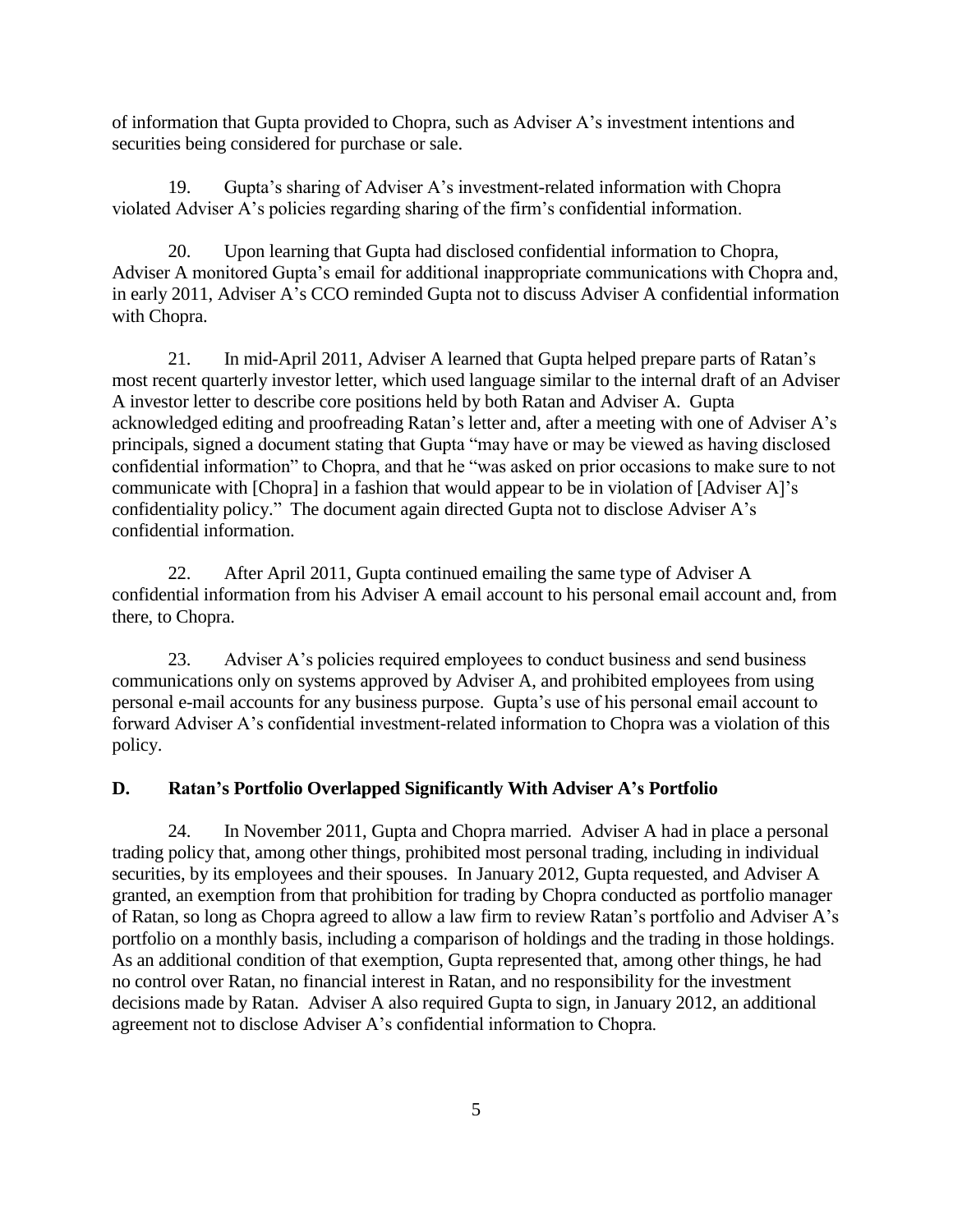25. In January 2012, the law firm reported to Adviser A and Ratan a list of positions shared by Adviser A and Ratan, which reflected a substantial overlap of the names in Adviser A's and Ratan's portfolios. The size of this overlap remained relatively consistent through April 2013, and the law firm continued to report this finding monthly to Adviser A and Ratan through May 2013.

26. In February 2013, Ratan publicly filed its first Form 13F with the Commission, which also showed that certain of its positions overlapped substantially with Adviser A's positions.

27. In March 2013, at Adviser A's initiation, Adviser A and Gupta separated. The separation agreement, however, provided that Gupta remain employed by Adviser A until December 31, 2013 at the latest, during which time Gupta was responsible for continuing to track fund portfolio positions and research new investment ideas, but would no longer have access to Adviser A's offices, email account, or internal systems. From March 2013 through June 2013, Gupta remained employed by Adviser A and at times discussed Adviser A investments with Adviser A employees.

28. During this same time period, from March 2013 to June 2013, Gupta also provided services to Ratan as a consultant with the duties of an investment analyst, which included making investment recommendations. Gupta provided analysis and investment recommendations to Ratan and Adviser A on the same securities during this time period.

29. Gupta's simultaneous work for both Adviser A and Ratan was never disclosed to Adviser A, Adviser A's clients or prospective clients or Ratan's investors or prospective investors in Ratan's pooled investment vehicles.

# **E. Ratan's and Chopra's Statements Regarding Ratan's Investment Strategy and Process**

30. From approximately April 2009 through December 2013, Ratan and Chopra described Ratan's investment strategy, research process, key personnel and operations in communications to investors and prospective investors in Ratan's funds without disclosing Gupta's role. These communications included due diligence questionnaires, marketing materials, offering documents, and quarterly investor letters. For example, Ratan's due diligence questionnaires and offering documents described Ratan's investment strategy as: "Ratan will use a bottom-up stock picking approach based on extensive industry and company specific research to identify mispriced securities and catalysts that will unlock and highlight the true value of the security." These documents further identified Chopra and her analysts – but omitted Gupta – as the "team" implementing this strategy, asserted that this team comprised Ratan's in-house research capacity, and claimed not to use external research. These disclosures failed to disclose the role that Gupta – a research analyst at a competing hedge fund adviser – played in Ratan's investment strategy. Disclosures concerning Ratan's key personnel, team structure, or individuals responsible for directing Ratan's investments likewise failed to reference Gupta and his role in Ratan's investment process and operations.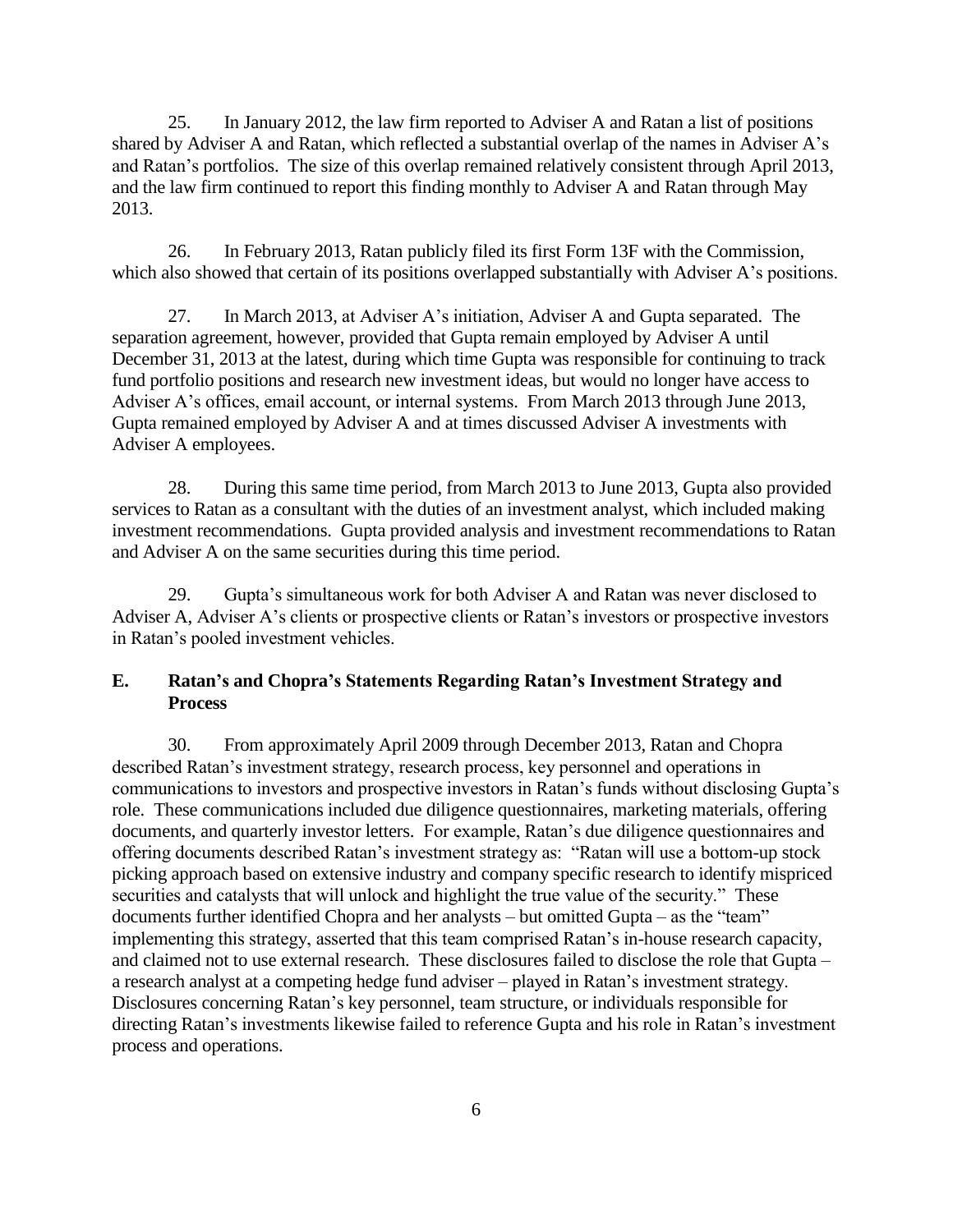31. Ratan and Chopra began drafting Forms ADV in 2013 and began filing them with the Commission in June 2013. Ratan's Form ADV filings starting from at least June 2013 through 2014 failed to disclose Ratan's relationship with Gupta and Gupta's role in Ratan's investment process and operations.

32. Gupta helped draft and edit certain of Ratan's communications to investors and prospective investors and knew, or should have known, that those communications were materially misleading as a result of the undisclosed role he played at Ratan.

# **F. Adi's Statements in its Form ADV**

 $\overline{a}$ 

33. After Gupta founded Adi in January 2014, Adi's February 2014, Form ADV Part 2A firm brochure stated that Gupta's spouse – *i.e.*, Chopra – was a principal for another private fund adviser with a similar investment strategy, but that Gupta and his spouse did not discuss any information related to their funds' investments, potential investments, investment strategies or other confidential investment-related information. This statement was untrue because Gupta and Chopra did in fact discuss such information during the period between January 2014 and September 2014 when Adi amended its Form ADV.

### **VIOLATIONS**

34. As a result of the conduct described above, Gupta caused Adviser A to violate Section 206(2) of the Advisers Act, which prohibits an investment adviser from engaging in any transaction, practice, or course of business which operates as a fraud or deceit upon any client or prospective client. A violation of Section 206(2) of the Advisers Act may rest on a finding of simple negligence. *SEC v. Steadman*, 967 F.2d 636, 643 n.5 (D.C. Cir. 1992) (citing *SEC v. Capital Gains Research Bureau, Inc.*, 375 U.S. 180, 195 (1963)). Proof of scienter is not required to establish a violation of Section 206(2) of the Advisers Act. *Id.*

35. As a result of the conduct described above, Gupta, Adi, Ratan, and Chopra willfully violated Section 207 of the Advisers Act, which makes it unlawful for any person willfully to make any untrue statement of a material fact in any registration application or report filed with the Commission or willfully to omit to state in any such application or report any material fact which is required to be stated therein. $<sup>1</sup>$ </sup>

36. As a result of the conduct described above, Ratan and Chopra willfully violated, and Gupta caused their violations of, Section 206(4) of the Advisers Act and Rule 206(4)-8 thereunder, which make it unlawful for any investment adviser to a pooled investment vehicle to make any untrue statement of material fact or omit to state a material necessary to make the

 $<sup>1</sup>$  A willful violation of the securities laws mean merely "that the person charged with the duty</sup> knows what he is doing." *Wonsover v. SEC*, 205 F.3d 408, 414 (D.C. Cir. 2000) (quoting *Hughes v. SEC*, 174 F.2d 969, 977 (D.C. Cir. 1949)). There is no requirement that the actor "also be aware that he is violating one of the Rules or Acts." *Id.* (quoting *Gearhart & Otis, Inc. v. SEC*, 348 F.2d 798, 803 (D.C. Cir. 1965)).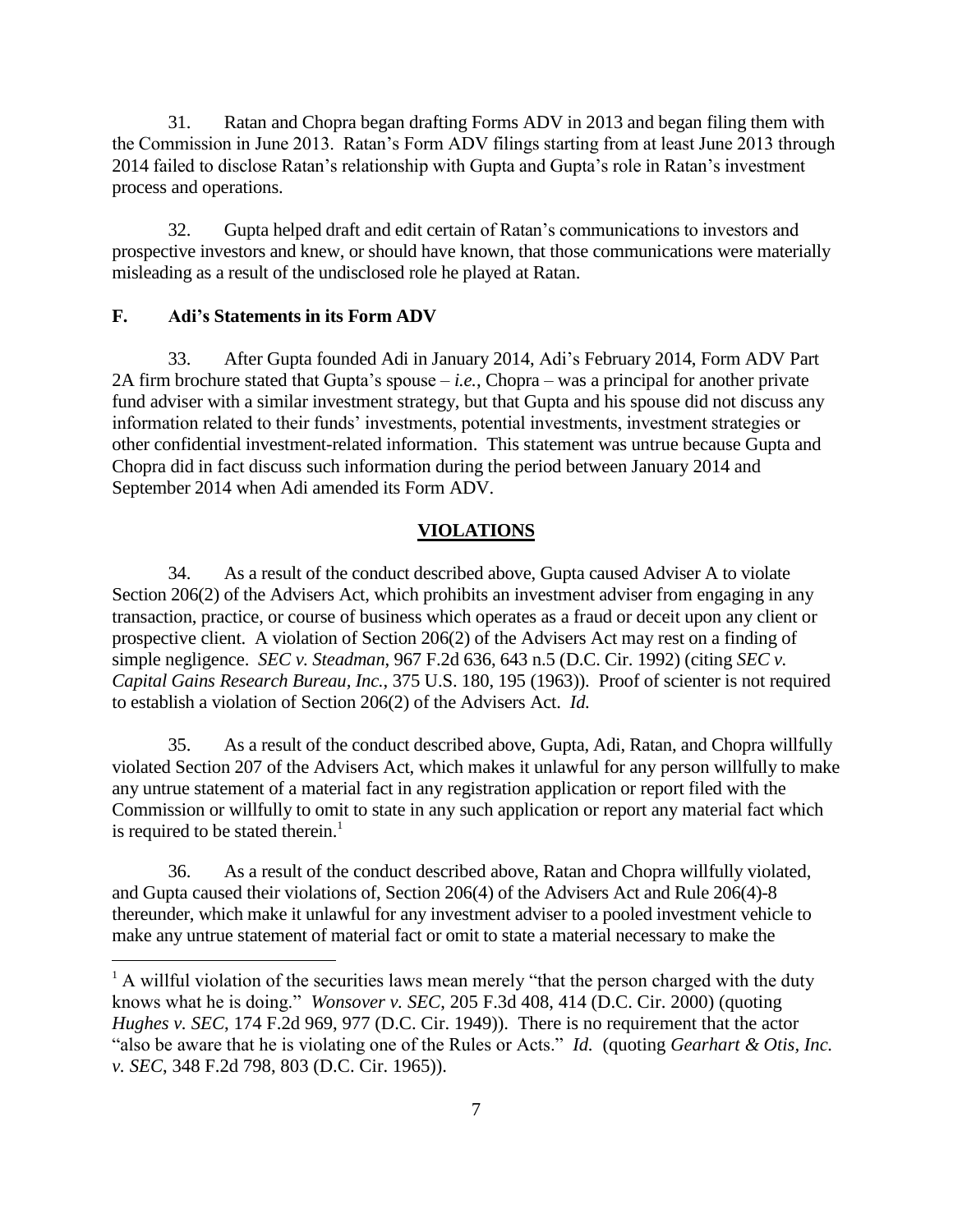statements made, in light of the circumstances under which they were made, not misleading, to any investor or prospective investor in the pooled investment vehicle, or otherwise engage in any act, practice, or course of business that is fraudulent, deceptive, or manipulative with respect to any investor or prospective investor in the pooled investment vehicle. A violation of Section 206(4) and the rules thereunder does not require scienter. *Steadman*, 967 F.2d at 647.

### **IV.**

In view of the foregoing, the Commission deems it appropriate and in the public interest to impose the sanctions agreed to in Respondents' Offers.

Accordingly, pursuant to Sections 203(e), 203(f), and 203(k) of the Advisers Act, it is hereby ORDERED that:

- A. Respondent Gupta cease and desist from committing or causing any violations and any future violations of Sections 206(2), 206(4), and 207 of the Advisers Act and Rule 206(4)-8 thereunder.
- B. Respondent Adi cease and desist from committing or causing any violations and any future violations of Section 207 of the Advisers Act.
- C. Respondents Ratan and Chopra cease and desist from committing or causing any violations and any future violations of Sections 206(4) and 207 of the Advisers Act and Rule 206(4)-8 thereunder.
- D. Respondents Ratan, Chopra, Gupta, and Adi are censured.
- E. Respondent Gupta shall pay, within thirty (30) calendar days of the entry of this Order, a civil money penalty, in the amount of \$250,000 to the Securities and Exchange Commission for transfer to the general fund of the United States Treasury, subject to Exchange Act Section 21 $F(g)(3)$ . If timely payment is not made, additional interest shall accrue pursuant to 31 U.S.C. § 3717.
- F. Respondent Chopra shall pay, within thirty (30) calendar days of the entry of this Order, a civil money penalty, in the amount of \$200,000 to the Securities and Exchange Commission for transfer to the general fund of the United States Treasury, subject to Exchange Act Section 21 $F(g)(3)$ . If timely payment is not made, additional interest shall accrue pursuant to 31 U.S.C. § 3717.
- G. Respondent Ratan shall pay, within thirty (30) calendar days of the entry of this Order, a civil money penalty, in the amount of \$200,000 to the Securities and Exchange Commission for transfer to the general fund of the United States Treasury, subject to Exchange Act Section 21F(g)(3). If timely payment is not made, additional interest shall accrue pursuant to 31 U.S.C. § 3717.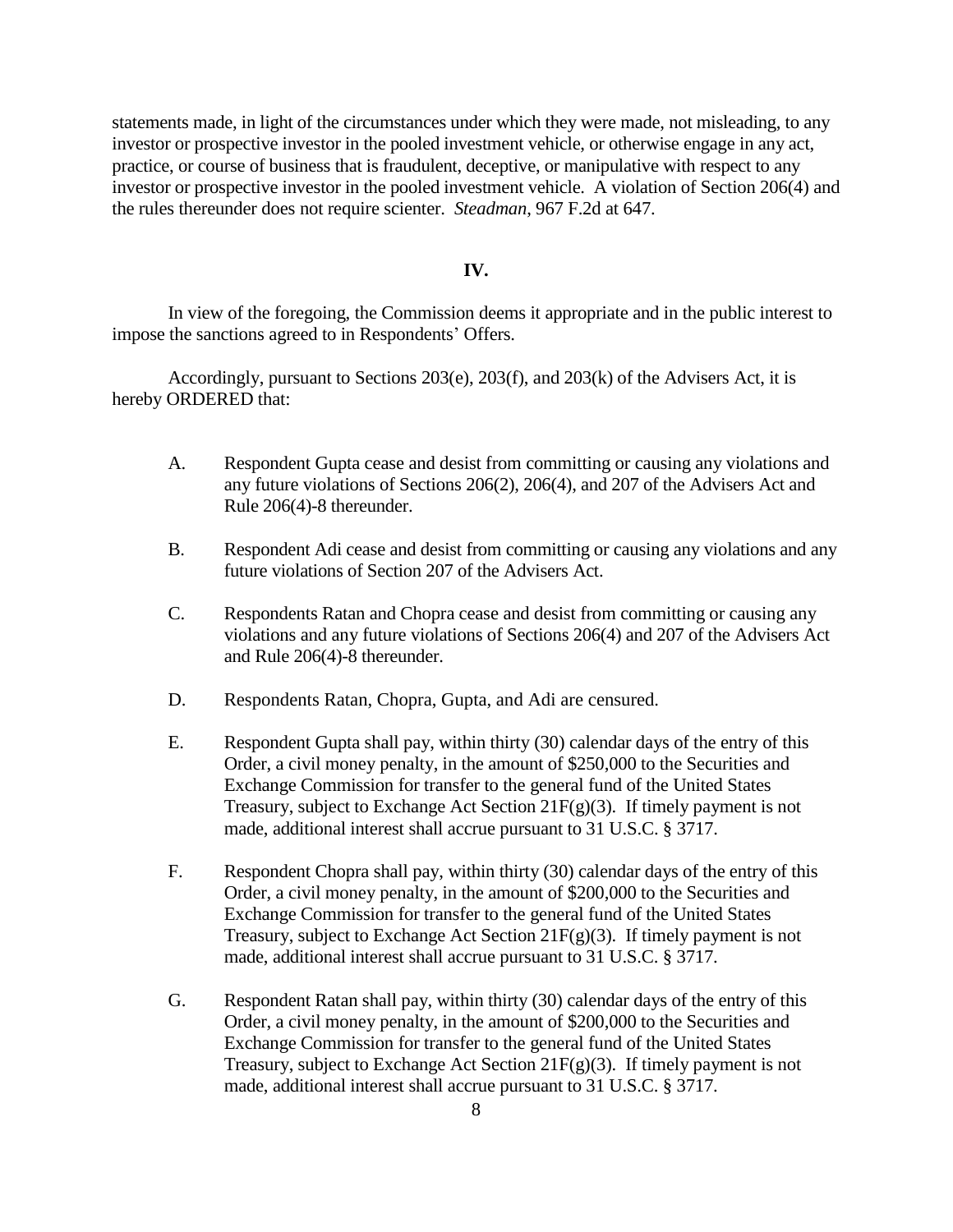- H. Respondents must make payment of the civil penalties set forth herein in one of the following ways:
	- (1) Respondents may transmit payment electronically to the Commission, which will provide detailed ACH transfer/Fedwire instructions upon request;
	- (2) Respondents may make direct payment from a bank account via Pay.gov through the SEC website at [http://www.sec.gov/about/offices/ofm.htm;](http://www.sec.gov/about/offices/ofm.htm) or
	- (3) Respondents may pay by certified check, bank cashier's check, or United States postal money order, made payable to the Securities and Exchange Commission and hand-delivered or mailed to:

Enterprise Services Center Accounts Receivable Branch HQ Bldg., Room 181, AMZ-341 6500 South MacArthur Boulevard Oklahoma City, OK 73169

Payments by check or money order must be accompanied by a cover letter identifying the entity as a Respondent in these proceedings, and the file number of these proceedings; a copy of the cover letter and check or money order must be sent to Melissa A. Robertson, Assistant Director, Division of Enforcement, Securities and Exchange Commission, 100 F Street, NE, Washington, DC 20549-5010.

Amounts ordered to be paid as civil money penalties pursuant to this Order shall be treated as penalties paid to the government for all purposes, including all tax purposes. To preserve the deterrent effect of the civil penalty, Respondents agree that in any Related Investor Action, they shall not argue that they are entitled to, nor shall they benefit by, offset or reduction of any award of compensatory damages by the amount of any part of Respondent's payment of a civil penalty in this action ("Penalty Offset"). If the court in any Related Investor Action grants such a Penalty Offset, Respondents agree that they shall, within 30 days after entry of a final order granting the Penalty Offset, notify the Commission's counsel in this action and pay the amount of the Penalty Offset to the Securities and Exchange Commission. Such a payment shall not be deemed an additional civil penalty and shall not be deemed to change the amount of the civil penalty imposed in this proceeding. For purposes of this paragraph, a "Related Investor Action" means a private damages action brought against one or more Respondents by or on behalf of one or more investors based on substantially the same facts as alleged in the Order instituted by the Commission in this proceeding.

**V.**

It is further Ordered that solely for purposes of exceptions to discharge set forth in Section 523 of the Bankruptcy Code, 11 U.S.C. §523, the findings in this Order are true and admitted by